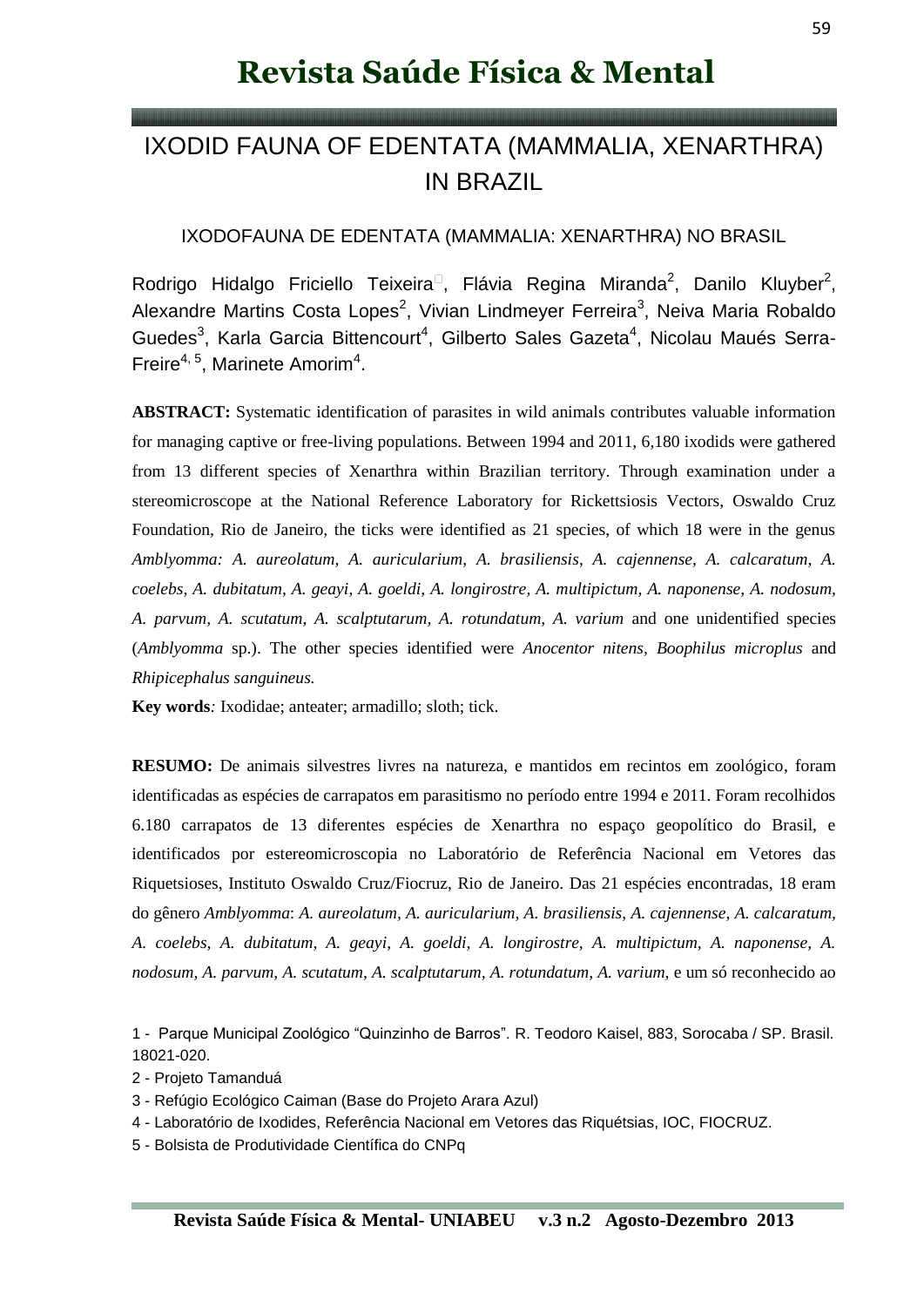nível do gênero *Amblyomma*. As outras espécies identificadas eram *Anocentor nitens, Boophilus microplus* e *Rhipicephalus sanguineus.*

**Palavras-chave:** Ixodidae; carrapato duro; tamanduá; preguiça; tatu.

#### **INTRODUCTION**

Anteaters, armadillos and sloths form a group of primitive placental mammals that are only found in the New World, with distribution from the south of North America to the south of South America. They are members of the order *Xenarthra* or Edentata, which include 17 genera and more than 30 species<sup>1</sup>. Despite the name Edentata, only the giant anteater really does not have any dentition. The other members of the order have teeth, although they are mostly small and/or vestigial.

The family *Myrmecophagidae* has three genera and four species. The most prominent among these is the giant anteater (*Myrmecophaga tridactyla* L.), which is one of the largest mammals of the *Cerrado* (savanna region) and today is among the species listed as "threatened with extinction"**,** in the list of species of Brazilian fauna published by the Ministry of the Environment on May 27, 2003, and as "Vulnerable" in the IUCN (International Union for Conservation of Nature) Red List of Threatened Species (2004). The southern *tamandua* (*Tamandua tetradactyla* L.) is not yet on the official Brazilian list of animals threatened with extinction, but according to the IUCN list, it is in the "Vulnerable" category. The silky anteater (*Cyclopes didactylus* L., 1758) is the smallest of the four species of anteaters, with tree-living characteristics and enormous knowledge gaps regarding its biology.

In the family *Bradypodidae*, there are two genera and five species, and the most prominent member is the brown-throated three-toed sloth (*Bradypus variegatus* Scinz, 1825), with known distribution covering the southeastern and central-western regions of Brazil.

Armadillos are grouped in the family Dasypodidae. They are animals with nocturnal habits and greatly varying feeding characteristics. The giant armadillo [*Periodontes maximus* (Kerr, 1792)] is the largest representative of this family living today. It is rarely seen and is now included in the list of species of Brazilian fauna threatened with extinction.

Changes to natural habitats caused by human activity are one of the biggest threats to the survival of the Xenarthra, along with predatory hunting in the specific case of armadillos. In some rural communities, in Brazil, armadillos are reared within the domestic environment and serve as an important source of animal protein, thus resulting in a close relationship with humans. The most visible ways in which habitats are altered is through direct removal of part of the biomass, caused by burning to create pasture land and highways and, more recently, through construction of hydroelectric power plants.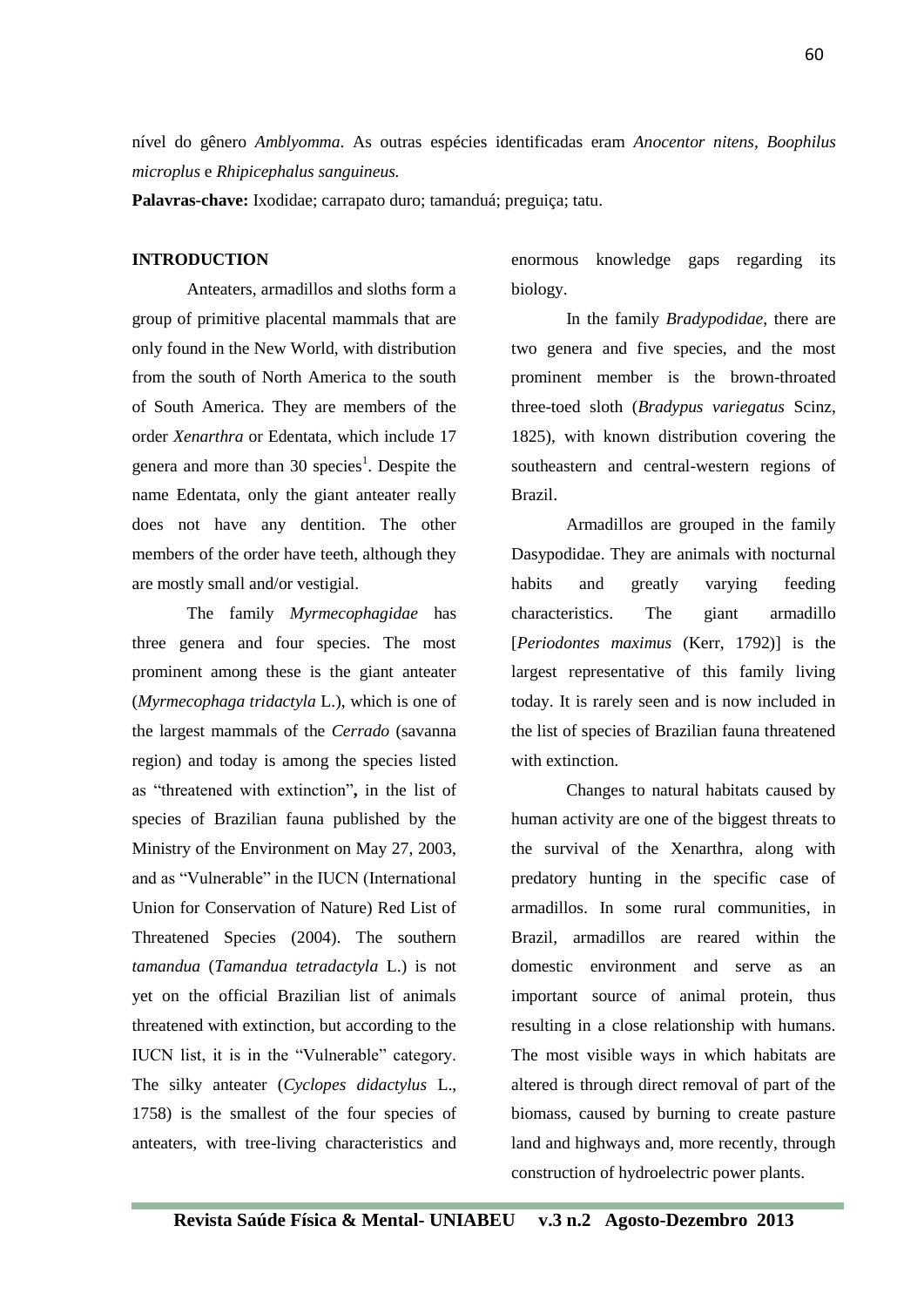Ticks are arthropods that feed on the blood of mammals, birds, reptiles and amphibians, with widespread geographical distribution. More than 885 valid species have already been described<sup>2</sup>. Among this group,

Ixodids that attach to hosts are dispersed, but seek their preferential hosts because they have a strong physiological dependence. Thus, there is a high chance that they will transmit infectious agents to their hosts, or serve as reservoirs of these agents. Infectious agents can be transmitted among ticks between stages (larva to nymph or nymph to adult) or through the eggs, i.e. from one generation to another. Studies proving the presence of ticks in Xenarthra are scarce in the worldwide literature, and this is related to the great difficulty in catching or even observing the hosts in their natural environment.

nine genera and 61 species are known in

Brazil<sup>3</sup>.

In Brazil had contributed information on the ixodid fauna of Brazilian cervids<sup>4</sup>; on Chelonia<sup>5</sup>; on the ixodid parasites on wild fauna in the region of Foz de Iguaçu<sup>6</sup>; and on the ixodid fauna of wild animals in the Pantanal region<sup>7</sup>. In Rio de Janeiro<sup>8</sup>, Maranhão<sup>9</sup>, Pernambuco<sup>10</sup> and Amazonas<sup>11</sup> undertook successive surveys on the situation of parasitism among free-living animals in forested and jungle areas of Brazil.

# **MATERIALS AND METHODS**

The design of this study was characterized as individualized, since it only took into consideration Xenarthra vertebrates; observational, since no

intervention actions on parasitic relationships caused by ticks were implemented during the study; and cross-sectional, because of the need to establish an equivalent investigation time covering 17 years. With these characteristics, the study was classified as a survey<sup>12</sup>. The ixodids were collected between 1994 and 2011, from animals that were caught alive in the SESC-Pantanal Private Natural Heritage Reserve, located in the municipalities of Poconé and Barão de Melgaço, state of Mato Grosso; the Caiman Ecological Reserve, in the municipality of Miranda, state of Mato Grosso; and the Baía Bonita Ecological Reserve, which is located 7 km from the municipality of Bonito, state of Mato Grosso do Sul. Specimens were also collected from Xenarthra that had been found alive in the municipalities of Itapetininga, Tatuí, Pilar do Sul, Piedade, Araçoiaba da Serra and Sorocaba, state of São Paulo, and had been sent to the Municipal Zoo Quinzinho de Barros Park [\(PZMQB\)](http://zoo.sorocaba.sp.gov.br/), in Sorocaba. During routine examinations, some of these individuals were found to have ticks attached to their bodies, and these were removed for examination and identification. The sample was completed with specimens sent to the National Reference Laboratory for Rickettsiosis Vectors (LIRN), Oswaldo Cruz Institute (IOC), Fiocruz, from different federal states (Amazonas, Federal District, Goiás, Pará, Pernambuco, Piauí, Rio de Janeiro, Santa Catarina and Tocantins), for identification and inclusion in the Collection of Wingless Vector Arthropods of Community Health Interest (CAVAISC), IOC.

The hosts were identified by veterinarians and biologists from zoos, while the ixodids were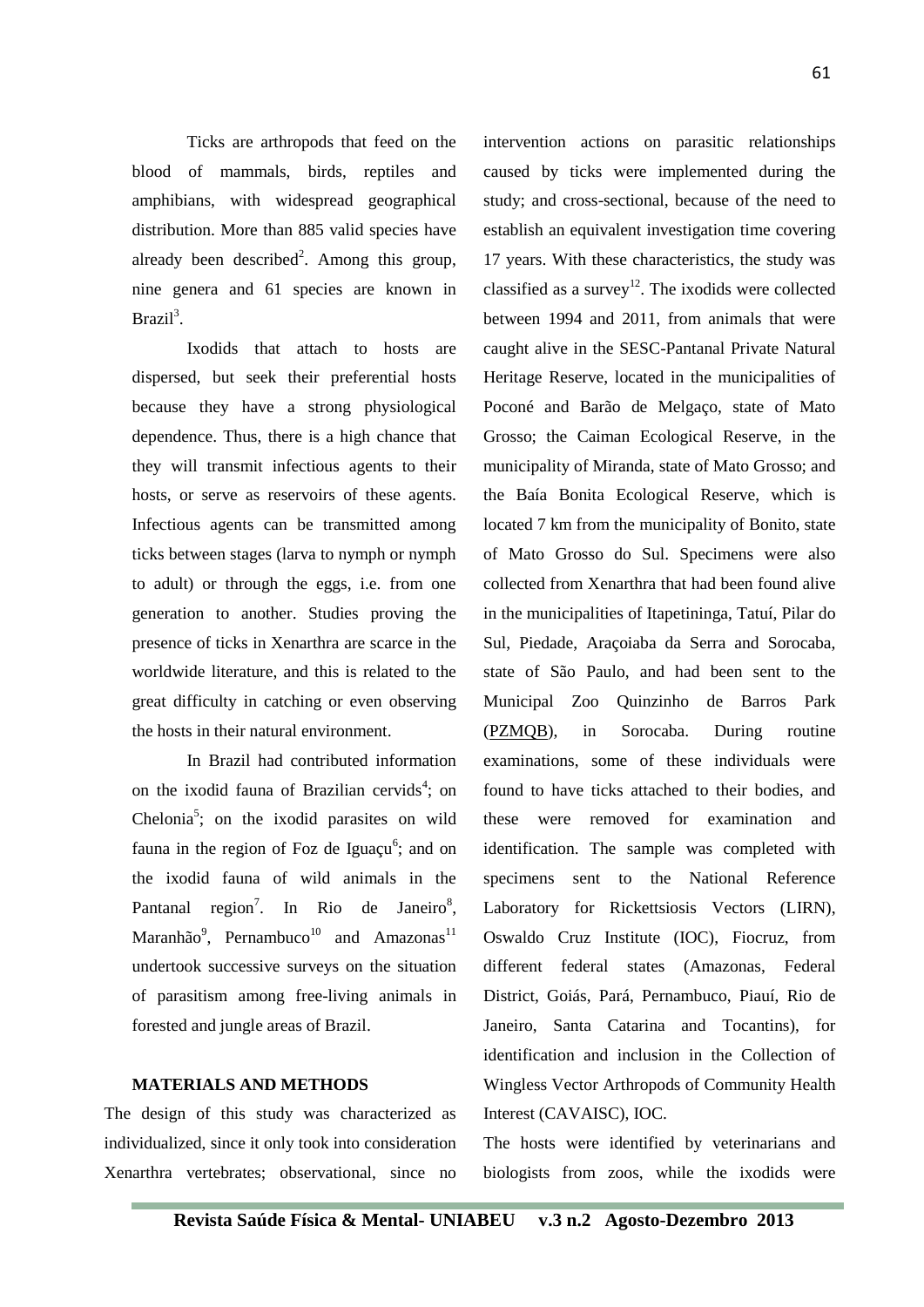identified at LIRN-IOC/FIOCRUZ, in Rio de Janeiro.

The tick collection teams were trained to follow identical procedures, and the sampling was done according to convenience, taking into consideration the management defined for the animals at each location to which they were sent. Through this, the selection and measurement bias was reduced. The ticks found on their hosts (Fig. 1) were removed and preserved with ethanol (70° GL) in vials that were labeled to indicate the origin of the material, the host (scientific name and common name), collection date and name of the person responsible for collecting the material. Engorged females (Fig. 2), metalarvae and metanymphs were packed alive in nontoxic plastic vials with a pressure cap containing a central opening in the cap. These were labeled and transported to LIRN. At the laboratory, the ticks were examined under a stereomicroscope and were identified in accordance with the studies and dichotomous keys<sup>13,14,15,16,17</sup> and the descriptions<sup>18,19,20,21</sup>.

*(Tamandua tridactyla) at Sorocaba Zoo, state of São Paulo, in 2005.* 

The data were analyzed statistically by means of Sørensen's similarity coefficient. The coefficient values found were compared with the data in the modified version of Rugg's table<sup>22</sup>, and the safety of the affirmation was proven through the t test, with the significance level set at 5% ( $\alpha = 5\%$ ), for the diversity of the tick species among the host species. The parasitological indicators of prevalence coefficient, dominance coefficient, abundance index and the mean intensity of parasitism were calculated<sup>22</sup>. Considering that the variable under analysis was discontinuous and finite, the results relating to the numbers of ticks were presented as integers for mean intensity of parasitism but as values fractioned in hundredths for the abundance index. The dominance coefficient and prevalence coefficient were relative numbers presented as percentages.



*Figure 1. Record of finding of two male hard ticks (Amblyomma nodosum) attached to the host's body, during routine inspection on a giant anteater*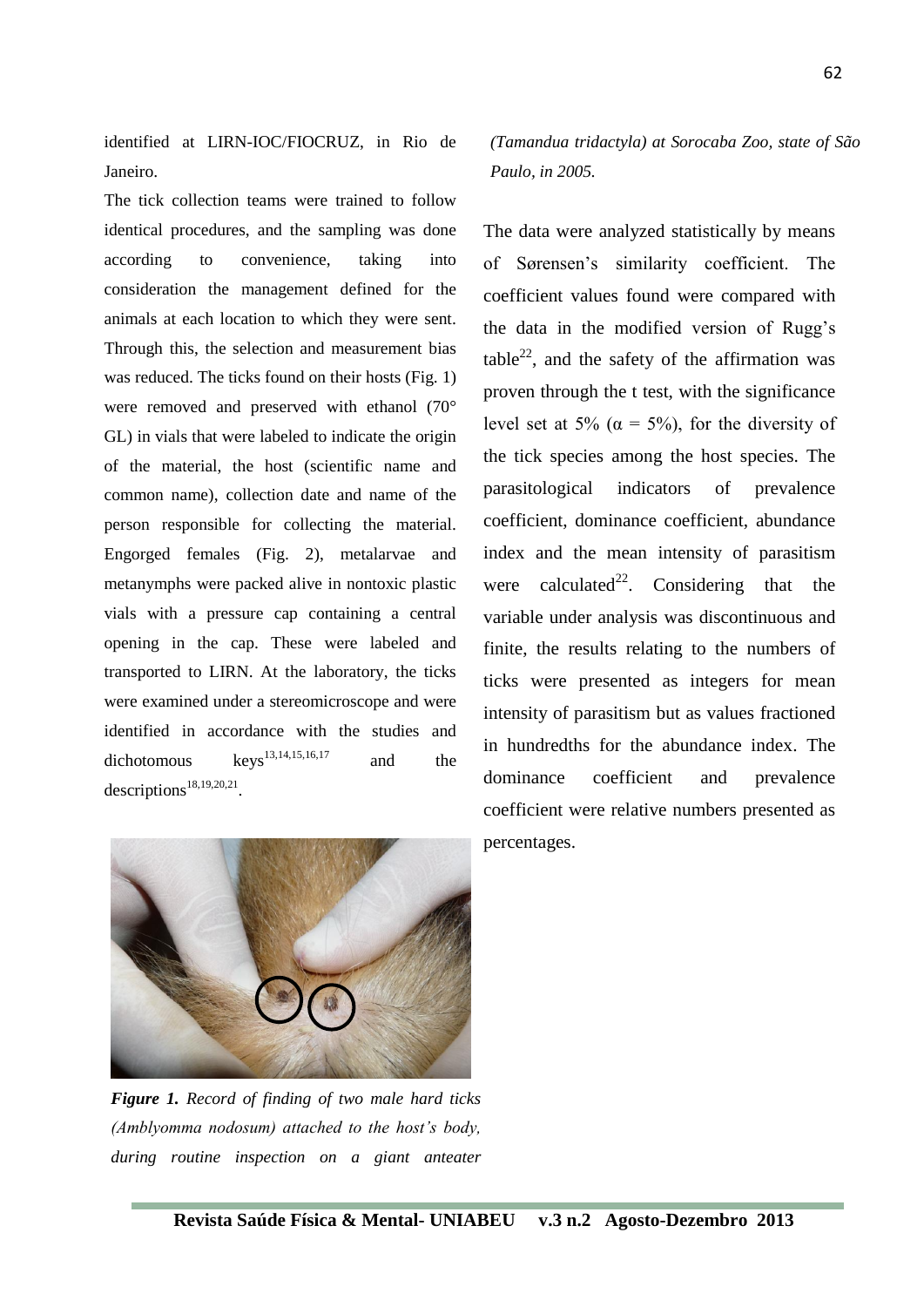

*Figure 2: Engorged female of Amblyomma nodosum at the end of the engorgement, attached to the posterior face of the pinna of an individual of Tamandua tridactyla that was received at the Municipal Zoo Quinzinho de Barros Park, Sorocaba, SP, in 2006.*

#### **RESULTS**

Among the 564 Xenarthra examined, tick species parasitized 178 hosts, which were identified as: *Myrmecophaga tridactyla* (giant anteater), *Tamandua tetradactyla* (southern

tamandua), *Cyclopes didactylus* (silky anteater), *Bradypus variegatus* (brown-throated three-toed sloth), *Bradypus tridactylus* (pale-throated threetoed sloth), *Choloepus didactylus* (Linnaeus's twotoed sloth), *Choloepus hoffmanni* (Hoffman's twotoed sloth), *Choloepus* sp. (two-toed sloth), *Dasypus kappleri* (great long-nosed armadillo), *Dasypus novemcinctus* (nine-banded armadillo), *Dasypus* sp. (armadillo), *Euphractus sexcinctus* (six-banded armadillo) and *Priodontes maximus* (giant armadillo) (Tab. 1). Parasitism due to hard ticks on the Xenarthra specimens corresponded to a prevalence coefficient of 31.56%, with a mean intensity of parasitism of approximately 35 ticks/host.

| <b>Scientific name</b>  | <b>Common name</b>             | <b>Absolute</b>             | <b>Dominance</b> |  |
|-------------------------|--------------------------------|-----------------------------|------------------|--|
|                         |                                | coefficients<br>frequencies |                  |  |
|                         |                                | $(N^{\circ})$               | (%)              |  |
| Cyclopes didactylus     | silky anteater                 | $\mathbf{1}$                | 0,56             |  |
| Myrmecophaga tridactyla | giant anteater                 | 59                          | 33,16            |  |
| Tamandua tetradactyla   | southern tamandua              | 39                          | 21,91            |  |
| Choloepus sp.           | two-toed sloth                 | 1                           | 0,56             |  |
| Choloepus didactylus    | Linnaeus's two-toed sloth      | 6                           | 3,37             |  |
| Choloepus hoffmanni     | Hoffman's two-toed sloth       | $\mathbf{1}$                | 0,56             |  |
| Bradypus tridactylus    | pale-throated three-toed sloth | 20                          | 11,24            |  |
| Bradypus variegatus     | brown-throated three-toed      | 36                          | 20,22            |  |
|                         | sloth                          |                             |                  |  |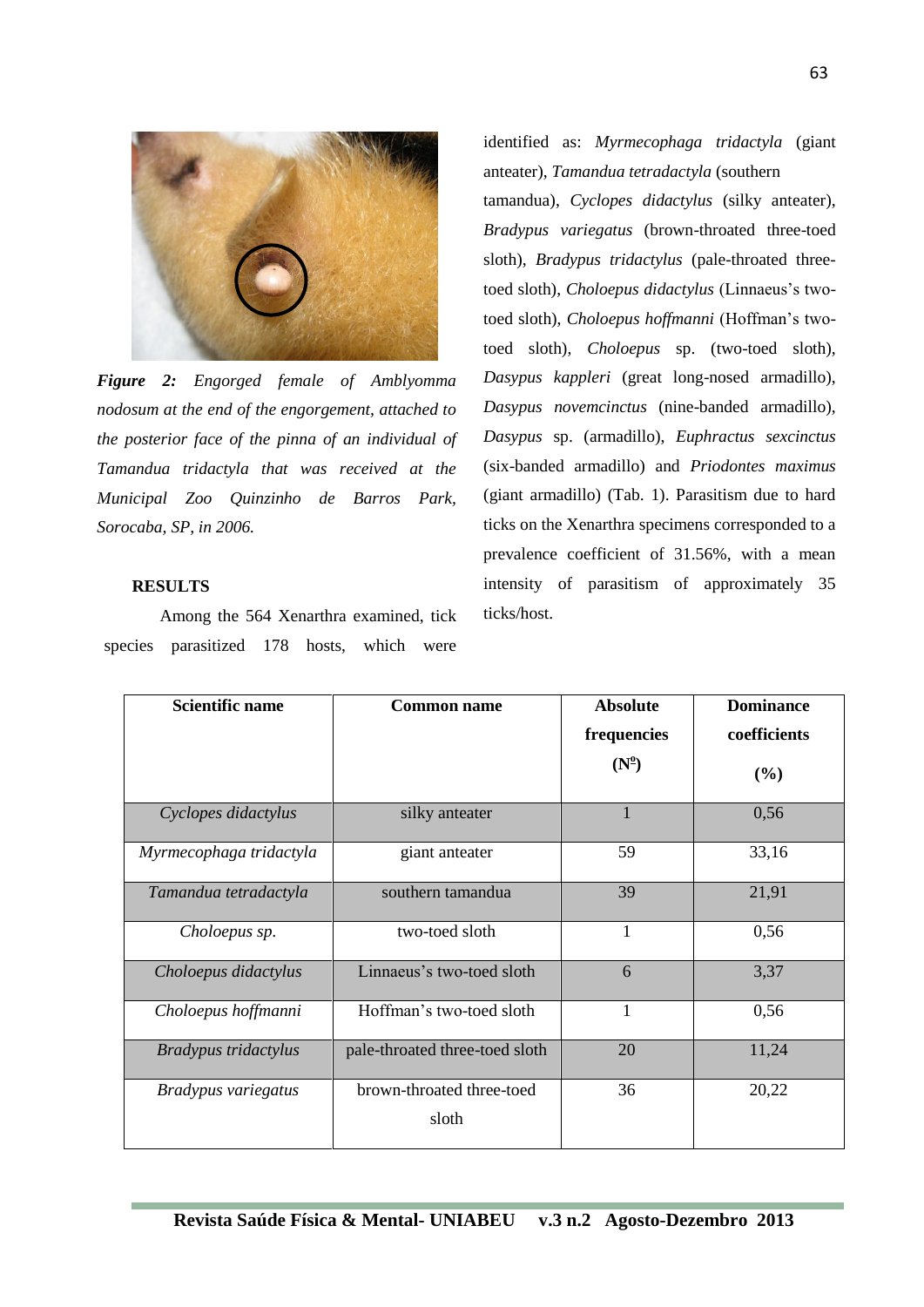| Dasypus kappleri      | great long-nosed armadillo | 0,56 |
|-----------------------|----------------------------|------|
| Dasypus novemcinctus  | nine-banded armadillo      | 3,37 |
| Dasypus sp.           | armadillo                  | 0,56 |
| Euphractus sexcinctus | six-banded armadillo       | 3,37 |
| Priodontes maximus    | giant armadillo            | 0.56 |

*Table 1. Absolute frequencies and dominance coefficients of the species of the 178 vertebrate hosts of the order Xenarthra that were found to be parasitized by ticks, among the 564 individuals examined in different federal states of Brazil between 1994 and 2011.*

Over the study period, 6180 tick specimens were collected. These were identified as *Anocentor nitens* (Neumann, 1897), *Boophilus microplus* (Canestrini, 1887)*, Rhipicephalus sanguineus* (Latreille, 1806)*,* an unidentified species in the genus *Amblyomma*  (*Amblyomma* sp.) and a further 18 identified *Amblyomma* species: *Amblyomma aureolatum*  (Pallas, 1772)*, A. auricularium* Conil, 1878*, A. brasiliensis* Aragão, 1908, *A. cajennense*  (Fabricius, 1787)*, A. calcaratum* (Neumann, 1899)*, A. coelebs* Neumann, 1899*, A. dubitatum* Neumann, 1899*, A. geayi* Neumann, 1899*, A. goeldi* Neumann, 1899*, A. longirostre* Koch, 1844*, A. multipictum* Neumann, 1906*, A. naponense* Packard, 1869, *A. nodosum* 

Neumann, 1899*, A. parvum* Aragão, 1908*, A. rotundatum* Koch, 1844*, A. scalpturatum*  Neumann, 1906*, A. scutatum* Neumann, 1899 and *A. varium* Koch, 1844 (Table 2)*.*

For the four genera of Ixodidae that parasitize Xenarthra within Brazilian territory, the parasitism indicators showed that *Amblyomma* sp. had the highest mean intensity of parasitism, with 244 specimens/host, of which the great majority were juvenile specimens. Among the species with adult specimens, the one with the highest dominance coefficient (DC) was *A. nodosum* (DC = 8.96), followed by *A. cajennense* (DC = 5.97), which was also the species found in the greatest number of hosts (Table 2).

| <b>Ticks species</b> | <b>Ticks</b>   | <b>PH</b>      | PC     | <b>MIP</b>     | <b>DC</b> | AI            |
|----------------------|----------------|----------------|--------|----------------|-----------|---------------|
|                      | $(n^{\circ})$  | $(n^{\circ})$  | $(\%)$ | $(n^{\circ})$  | (%)       | $(n^{\circ})$ |
| Amblyomma aureolatum | 9              | 3              | 0,53   | 3              | 0,15      | 0,02          |
| A. auricularium      | $\overline{4}$ | 3              | 0,53   |                | 0,06      | 0,01          |
| A. brasiliense       | $\overline{2}$ |                | 0,18   | $\overline{2}$ | 0,03      | 0,00          |
| A. cajennense        | 355            | 50             | 8,87   | 7              | 5,74      | 0,63          |
| A. calcaratum        | 310            | 16             | 2,84   | 19             | 5,02      | 0,55          |
| A. coelebs           | 12             | $\overline{2}$ | 0,35   | 6              | 0,19      | 0,02          |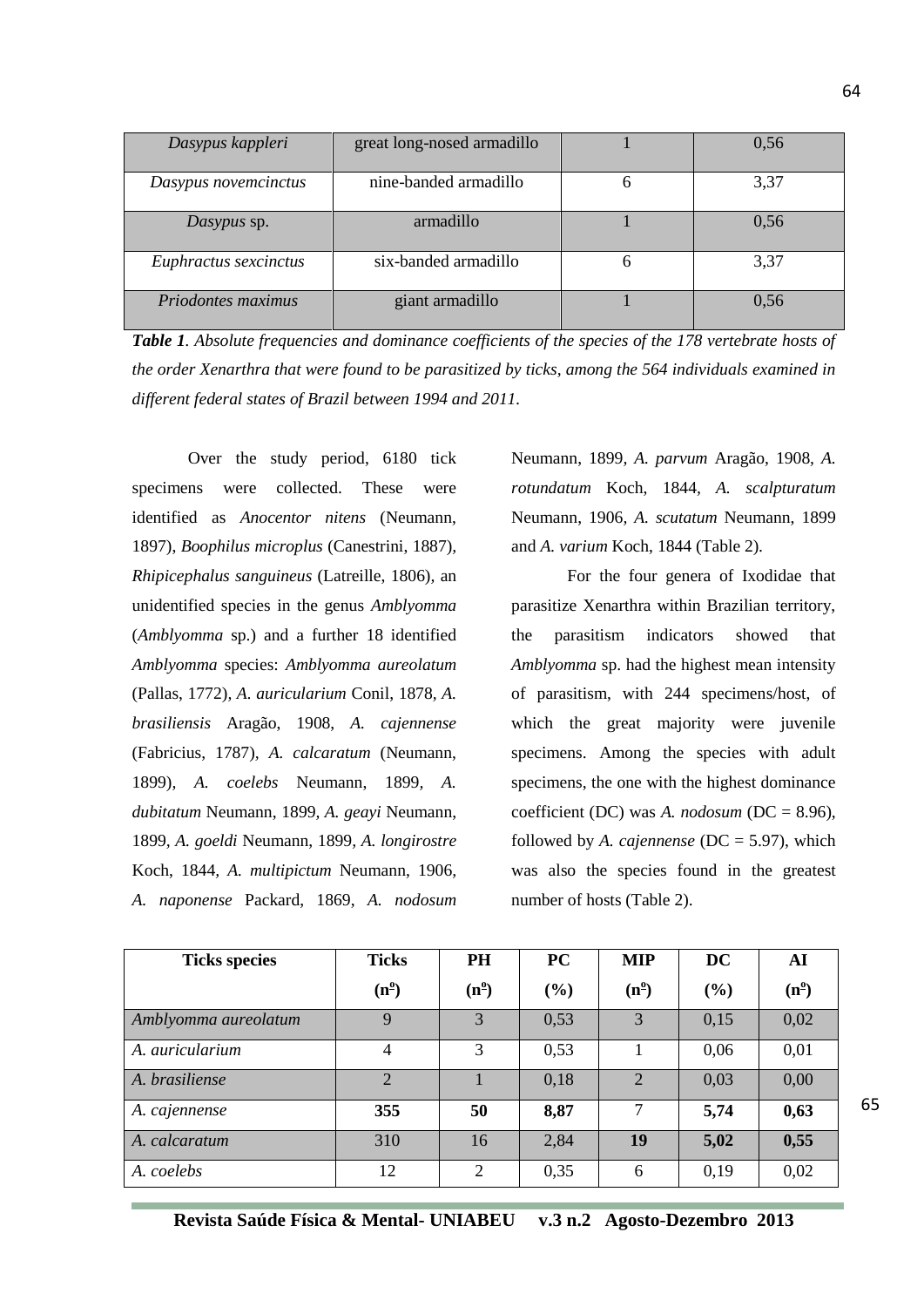| A. dubitatum               | 18             | $\overline{4}$ | 0,71 | 5              | 0,29  | 0,03 |
|----------------------------|----------------|----------------|------|----------------|-------|------|
| A. geayi                   | 26             | 16             | 2,84 | $\overline{2}$ | 0,42  | 0,05 |
| A. goeldi                  | 16             | $\overline{2}$ | 0,35 | 8              | 0,26  | 0,03 |
| A. longirostre             | $\overline{2}$ | $\overline{2}$ | 0,35 | $\mathbf{1}$   | 0,03  | 0,00 |
| A. multipictum             | $\mathbf{1}$   | 1              | 0,18 | $\mathbf{1}$   | 0,02  | 0,00 |
| A. naponense               | 1              | $\mathbf{1}$   | 0,18 | $\mathbf{1}$   | 0,02  | 0,56 |
| A. nodosum                 | 561            | 46             | 8,16 | 12             | 9,08  | 1,00 |
| A. parvum                  | 20             | 6              | 1,06 | 3              | 0,32  | 0,04 |
| A. rotundatum              | $\overline{4}$ | $\overline{3}$ | 0,53 | $\mathbf{1}$   | 0,06  | 0,01 |
| A. scalpturatum            | 3              | $\overline{2}$ | 0,35 | $\mathbf{2}$   | 0,05  | 0,01 |
| A. scutatum                | 3              | $\mathbf{1}$   | 0,18 | $\overline{3}$ | 0,05  | 0,01 |
| Amblyomma sp.              | 4.667          | 20             | 3,55 | 233            | 75,52 | 8,27 |
| A. varium                  | 128            | 42             | 7,45 | $\overline{3}$ | 2,07  | 0,23 |
| Anocentor nitens           | $\mathbf{1}$   | $\mathbf{1}$   | 0,18 | $\mathbf{1}$   | 0,02  | 0,00 |
| <b>Boophilus microplus</b> | 14             | 3              | 0,53 | 5              | 0,23  | 0,02 |
| Rhipicephalus sanguineus   | 23             | 3              | 0,53 | 8              | 0,37  | 0,04 |

*Table 2. Species of Ixodidae ticks in mammals of the order Xenarthra that were found to be parasitized in different federal states of Brazil between 1994 and 2011, with parasitism indicators: PH*   $=$  parasitized hosts; PC = prevalence coefficient; MIP = mean intensity of parasitism; DC = *dominance coefficient; AI = abundance index.*

#### **DISCUSSION**

The presence of ticks on Brazilian Xenarthra species (Fig. 1 and Fig. 2) has been cited since early last century<sup>23</sup> and has been increasingly highlighted, even though reports in the current literature are still scarce<sup>24,25,26,27,28,29,30</sup>. With the large amount of material gathered through teamwork at our laboratory over the last 17 years, in the form of studies designed as surveys, it was sought here to present the current picture of ixodid fauna on some wild animals.

For this convenience sample, the giant anteater predominated among all the Xenarthra species studied. However, considering the length of the study period, the 59 giant anteaters examined are a small number, corresponding to around seven animals every two years. On the other hand, this is in line with the fact that today, the giant anteater is among the species **"**threatened with extinction**"**, on the list of species of Brazilian fauna published by the Ministry of the Environment on May 27, 2003, and as "Vulnerable", on the IUCN (International Union for Conservation of Nature) Red List of Threatened Species  $(2004)^{31}$ . It should be noted that no active searches for hosts were conducted in the natural environment: the tick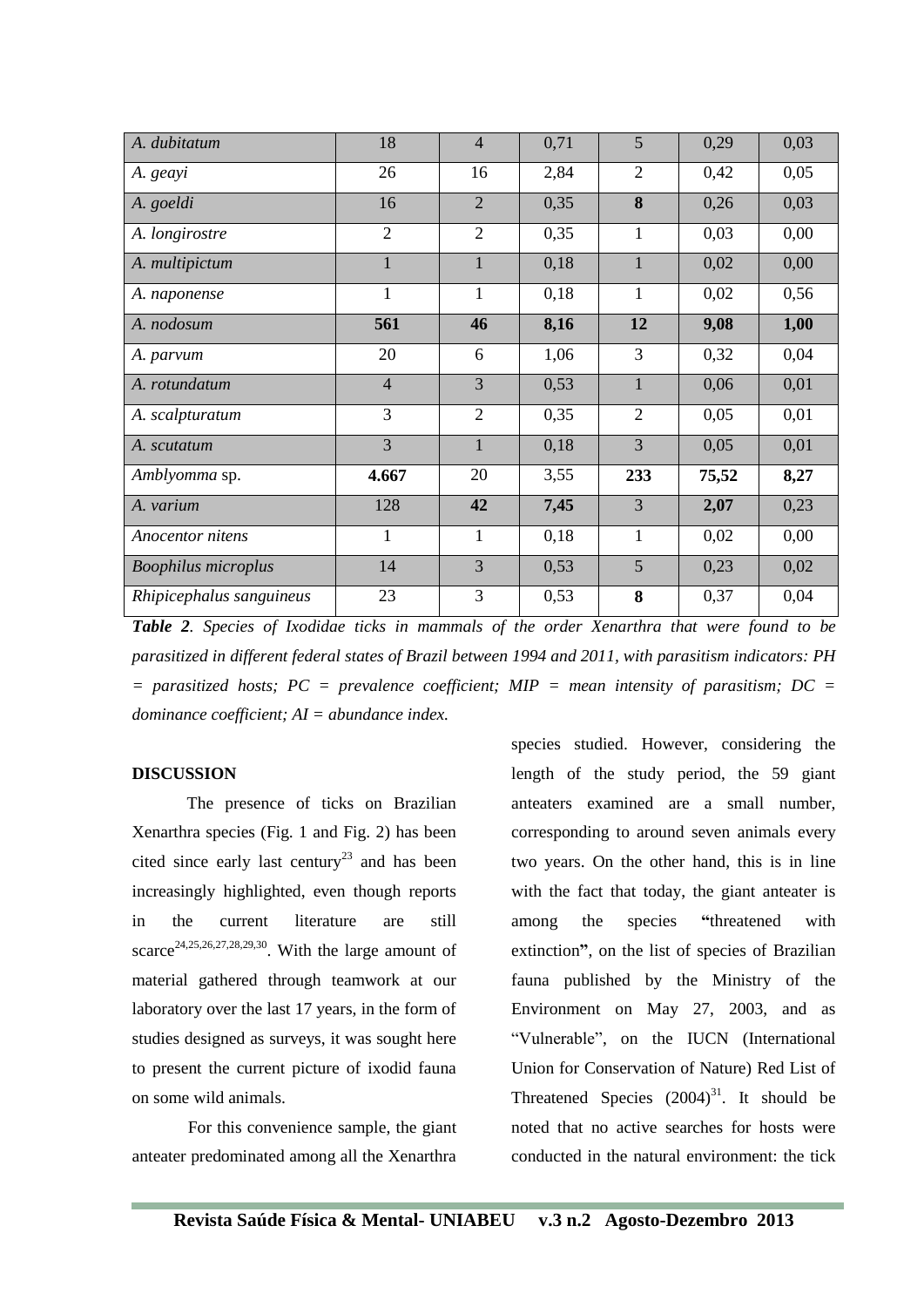samples were removed from animals that form part of the live collections at zoos and from animals seized by the Forest Guards from people without authorization to deal with these.

| Species                                                                                               | Myrmecophaga  | Tamandua      | <b>Bradypus</b> | <b>Bradypus</b> | Dasypus      | Eupharctus |
|-------------------------------------------------------------------------------------------------------|---------------|---------------|-----------------|-----------------|--------------|------------|
|                                                                                                       | tridactyla    | tetradactyla  | variegatus      | tridactyla      | novemcinctus | sexcinctus |
| M. tridactyla                                                                                         | <b>Strong</b> | <b>Marked</b> | Acceptable      | Weak            |              |            |
| Tamandua                                                                                              | 0,53          |               |                 |                 |              |            |
| tetradactyla                                                                                          |               |               |                 |                 |              |            |
| B. variegatus                                                                                         | 0,33          | 0,38          |                 |                 |              |            |
| B. tridactyla                                                                                         | 022           | 0,38          | 0,62            |                 |              |            |
| Dasypus                                                                                               | 022           | 0,29          | 0,50            | 0,40            |              |            |
| novemcinctus                                                                                          |               |               |                 |                 |              |            |
| Euphractus                                                                                            | 0,34          | 0,38          | 0,40            | 0,40            |              |            |
| sexcinctus                                                                                            |               |               |                 |                 | 0,76         |            |
| $0.15 \ge 0.29$ ; acceptable<br>Note: coefficient of similarity: negligible $\Box$<br>$< 0.15$ ; weak |               |               |                 |                 | $0.30 \geq$  |            |

0.49; marked  $0.50 > 0.74$ ; strong *Figure 3. Indication of the degree of similarity between tick species diversities among six Xenarthra*  j  $0.75$ 

*species caught and examined in the States of Mato Grosso, Mato Grosso do Sul and São Paulo, from 1994 to 2009.*

Over the study period, 6180 hard ticks were collected from 178 hosts parasitized by 22 different species of Ixodidae, out of the total of 564 Xenarthra individuals examined  $(PC = 31.56\%)$ . In terms of prevalence per tick species (Table 2), the three species with greatest prevalence were *A. cajennense* (PC = 8.87%), *A. nodosum* (PC = 8.16) and *A. varium*  $(PC = 7.45\%)$ .

with Xenarthra hosts. This species was among the top three in all the parasitism indicators, and presented the greatest number of adult specimens in the hosts (Table 2).

A purely numerical presentation of the hosts and ticks is too simplistic to show important epizootiological data on the ecosystem and the possible human interference in the symbiotic relationships of these spaces.

The degree of similarity between the diverse species of Ixodida that were found parasitizing Xenarthra was tested among the host species, for three or more tick species found in the spaces studied. The results relating to anteaters (*M. tridactyla* and *T. tetradactyla*), sloths (*B. variegatus* and *B. tridactyla*) and armadillos (*E. sexcinctus* and *D. novemcinctus*) were compared in this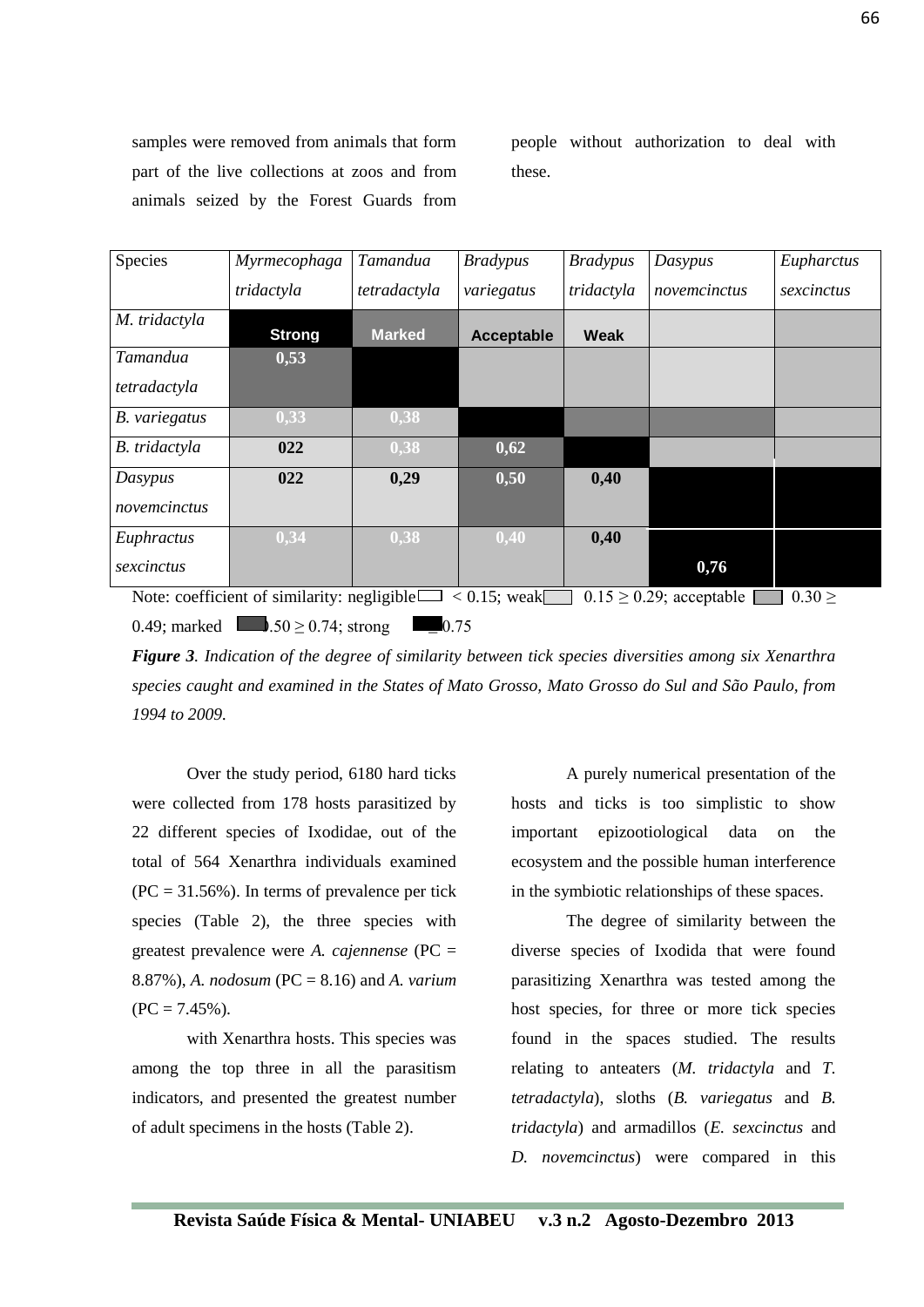manner. It was seen that 87.51% of *Amblyomma* sp. specimens were in juvenile stages. The trophic pyramid for ixodids<sup>20</sup> with their endothermic hosts indicated that only 1% of the larvae reached the adult stage, and in their study the parasitism indicators were influenced by the juvenile stages. Using this reasoning, it is possible that out of the 4667 specimens (Table 2), only 46 would reach adulthood. Therefore, the dominance coefficient, mean intensity of parasitism and abundance index of the number of specimens that were not identified down to species level should not be used in making comparisons with the identified species, since such comparisons might modify the interpretation of the interspecies relationships. Although the present authors have proven experience in identifying juvenile stages of Ixodidae<sup>19,32,33,34,35,36</sup>, it was not always possible to identify the larvae encountered. In other situations, in removing adult specimens from the hosts, part of the body was destroyed and thus the species could not be confidently identified.

Without taking into consideration these three indicators of parasitism for *Amblyomma*  sp., the most dominant species (in descending order) were *A. nodosum*, *A. cajennense* and *A. calcaratum* (Table 2), which were also the most abundant species, in the same order. *A. nodosum* had previously only been indicated as a parasite of anteaters<sup>23,37</sup>, although there was one reference to sloths as a host<sup>26</sup>, but *A*. *nodosum* has now been confirmed to be a parasite of the species *Bradypus variegatus*.

The mean intensity of parasitism (MIP), without taking *Amblyomma* sp. into consideration, was greatest in *A*. *calcaratum*, followed by *A. nodosum* and, in equal third place, by *A. goeldi* and *R. sanguineus*. It is surprising that, of the three species of Ixodidae with greatest MIP among the Xenarthra, one species was characteristically from both urban and rural environments (Table 2), which may be indicating the existence of closer contact between the fauna of forests, fields and urban areas. This was also highlighted<sup>38</sup>, in studying human parasitism due to ticks in the Pedra Branca State Park.

The parasitism indicators enable the perception that among the species encountered, *A. nodosum* had the best trophic interaction

Calculation of the coefficients of similarity between the parasitic tick diversities in the Xenarthra species made it very clear that, among the armadillos, there was a strong, real and significant identicality among the common tick species (Fig. 3). The results also demonstrated marked identicality (60%) among the common tick species that were parasitizing sloths and among those parasitizing anteaters. Between anteaters and sloths, the identicality of ticks was acceptable (Fig. 3), and likewise, between anteaters and armadillos, the similarity of parasitic tick spectra was acceptable, real and significant. However, between anteaters and armadillos, the similarity of the common tick species was weak ( $p < 0.05$ ). The number of tick species in the anteaters was always more than twice the number in sloths, and the number of tick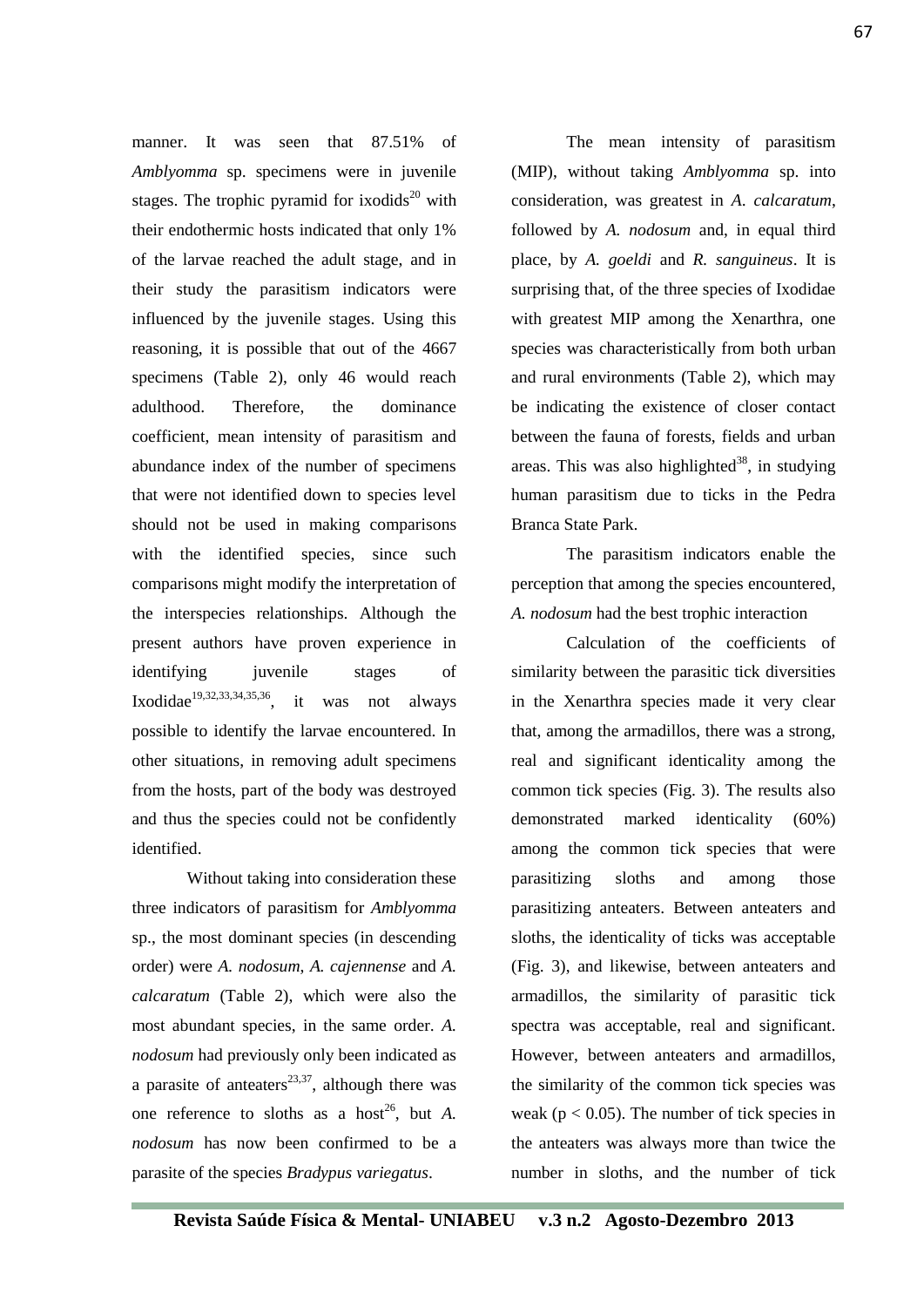species in the latter was greater than or equal to the number in armadillos. These data show that anteaters are much more sensitive to and tolerant of parasitism caused by ticks, perhaps as a result of the ethological differences between these hosts.

*A. varium* was found on all the species of sloth, thus confirming the assertions<sup>39,40</sup>. It is unusual for *A. rotundatum* to parasitize endothermic animals $^{33,41}$ , as observed in the case of sloths (Table 1), and this may be an accidental phenomenon favored by the natural hypothermia of sloths, whose body temperature ranges from 24 to 33 degrees centigrade.

Attention was drawn greatly to the fact that *A. cajennense* and *Amblyomma* sp. were the only tick species always present on *M. tridactyla*, *T. tetradactyla, B. variegatus*, *C. didactylus*, *E. sexcinctus* and *D. novemcinctus*  when parasitized with more than two tick species. Moreover, *A. cajennense* was the only species found parasitizing giant armadillos. This tick species is polyxenous, nonspecific and heteroxenous<sup>42,43</sup>, but is taken to be a tick of field environments. It is now invading anthropomorphized urban environments, but with presence on lowland tapirs (*Tapirus terrestris*) that visit transitional areas between forests and fields. The data may indicate that there is a great density of *A. cajennense* at the periphery of forested areas, or that incursions of sloths, armadillos and anteaters into field areas are occurring more frequently. Thus, there is a need for better assessment of these possibilities because of the risks coming from vector-borne activity of pathogenic agents, bacteria, viruses, rickettsia and protozoa, caused by this tick species.

Contrary who<sup> $44$ </sup> found high prevalence of *A. auricularium*, this species was only found in one armadillo and one giant anteater over these 17 years of surveys.

*A. parvum* has already been found in several species of armadillo<sup>11,45</sup> and in anteaters<sup>29</sup>. It has now been conformed in giant anteaters, six-banded armadillos, nine-banded armadillos and great long-nose armadillos. This study has indicated that *B. microplus* and *R. sanguineus* are present on *E. sexcinctus*: the primary hosts of these ticks are cattle and  $\log s^{45}$ , which suggests that in the areas studied, there is circulation between domestic and wild animals within the same space. This was the first record of six-banded armadillos (*E. sexcinctus*) as hosts for these two species of hard ticks.

# **REFERÊNCIAS BIBLIOGRÁFICAS**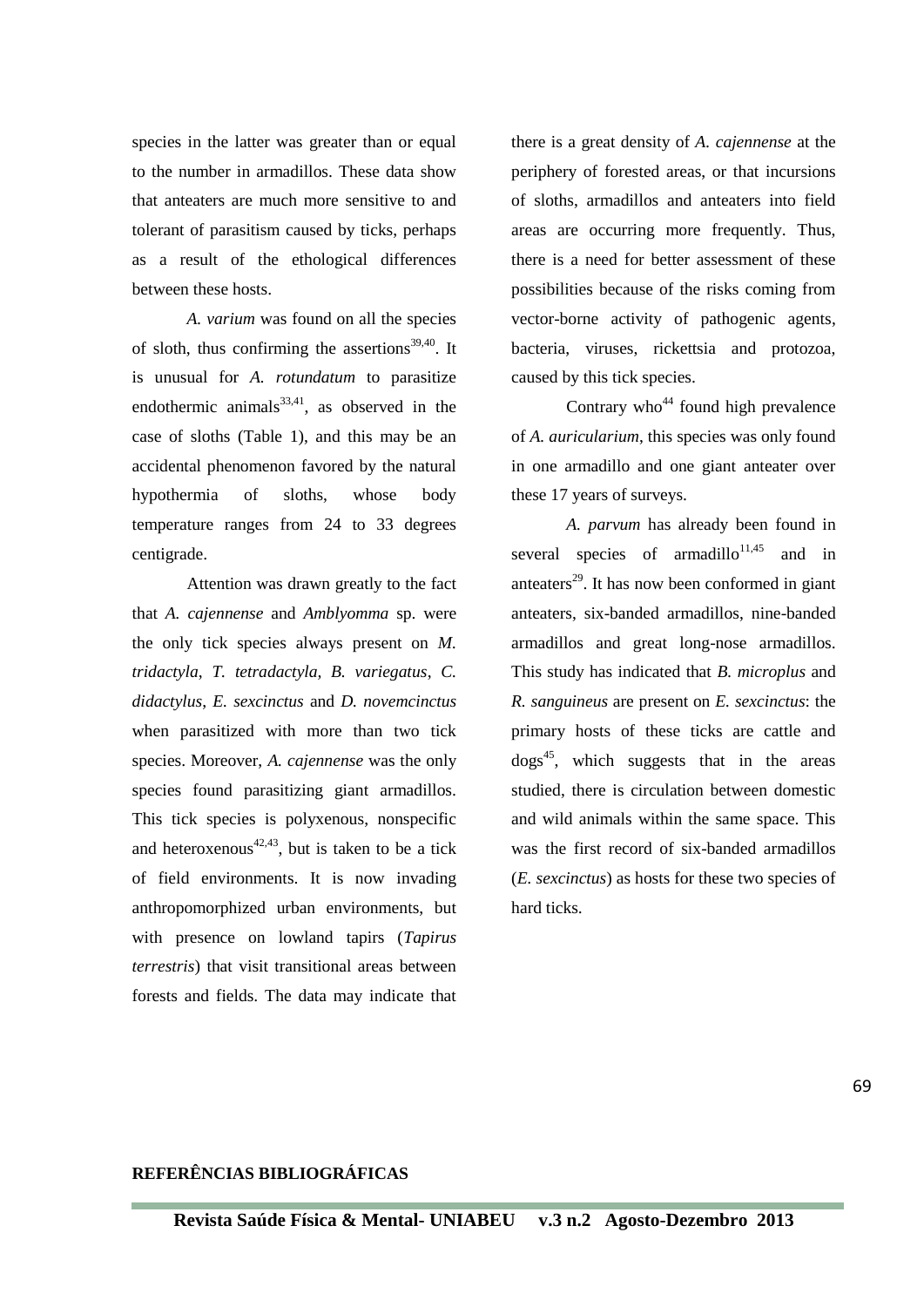01 – NOWAK, R. M. Walker's Mammals of the World. Maryland.  $5<sup>th</sup>$  Edition, Vol. I/Rev. ed. of: Walker's Mammals of the World. 4<sup>th</sup> ed. 1983. Order Xenarthra. The Johns Hopkins University Press, Baltimore and London. 1991, pp. 515-525.

02 – KOLONIN, G. V. Fauna of Ixodid ticks of the world (Acari, Ixodidae). 2009. [www.kolonin.org](http://www.kolonin.org/)

03 - DANTAS-TORRES, F., ONOFRIO, V. C., BARROS-BATTESTI, D. M. The ticks (Acari: Ixodida: Argasidae, Ixodidae) of Brazil. Exp. Appl. Acarol. 2009; 14: 30–46.

04 - SERRA-FREIRE, N. M., AMORIM, M., GAZÊTA, G. S., GUERIM, L., DESIDÉRIO, M. H. G. Ixodofauna de cervídeos no Brasil. Rev. Bras. Cienc. Vet. 1996; 3: 51-54.

05 – AMORIM, M., GAZÊTA, G. S., PERALTA, A. S. L., TEIXEIRA, R. H. F., SERRA-FREIRE, N. M., Tick fauna of the Chelonia from Brazil. Rev. Univ. Rural, Cienc. Vida. 1998; 20,: 31-35.

06 – SINKOC, A. L., BRUM, J. G. W., MORAES, W., CRAWSHAW, P. Ixodidae parasitos de animais silvestres na região de Foz do Iguaçu, Brasil e Argentina. Arq. Inst. Biol. São Paulo. 1998; 65: 29-33.

07 – PEREIRA, M. C., SZABÓ, M. J. P., BECHARA, G. H., MATUSHIMA, E. R., DUARTE, J. M. B., RECHA,V. Y., FIELDEN, L., KEIRANS, J. E. Ticks (Acari: Ixodidae) associated with wild animals in the Pantanal region of Brazil. J. Med. Entomol. 2000; 37: 979-983.

08 – SILVA, L. A. M., SILVA, R. R., SERRA-FREIRE, N. M. *Amblyomma longirostre* Koch, 1844 parasita de *Sphiggurus insidiosus* Cuvier, 1825. Entomol. Vectores. 1999. 6: 455-459.

09 – GUERRA, R. M. S. N. C., SILVA, A. L. A., SERRA-FREIRE, N. M. *Amblyomma rotundatum* Koch, 1844 (Acari: Ixodidae) in *Kinosternon scorpiodes* L. (Chelonia: Kinosternidae) in Maranhão State, Brazil. Entomol. Vectores. 2000; 7: 335-338.

10 – BOTELHO, M. C. N., LEITE, L. M. R. M., BASTOS NETO, I. P., SILVA, L. A. M., CAMPELLO, M. L. C. B., SERRA-FREIRE, N. M., AGUIAR, M. C. A.; OLIVEIRA, J. B. *Amblyomma dissimile* Koch,1844 (Acari: Ixodidae) em mamíferos silvestres no Estado de Pernambuco, Brasil. Entomol. Vectores. 2002; 9: 71-78.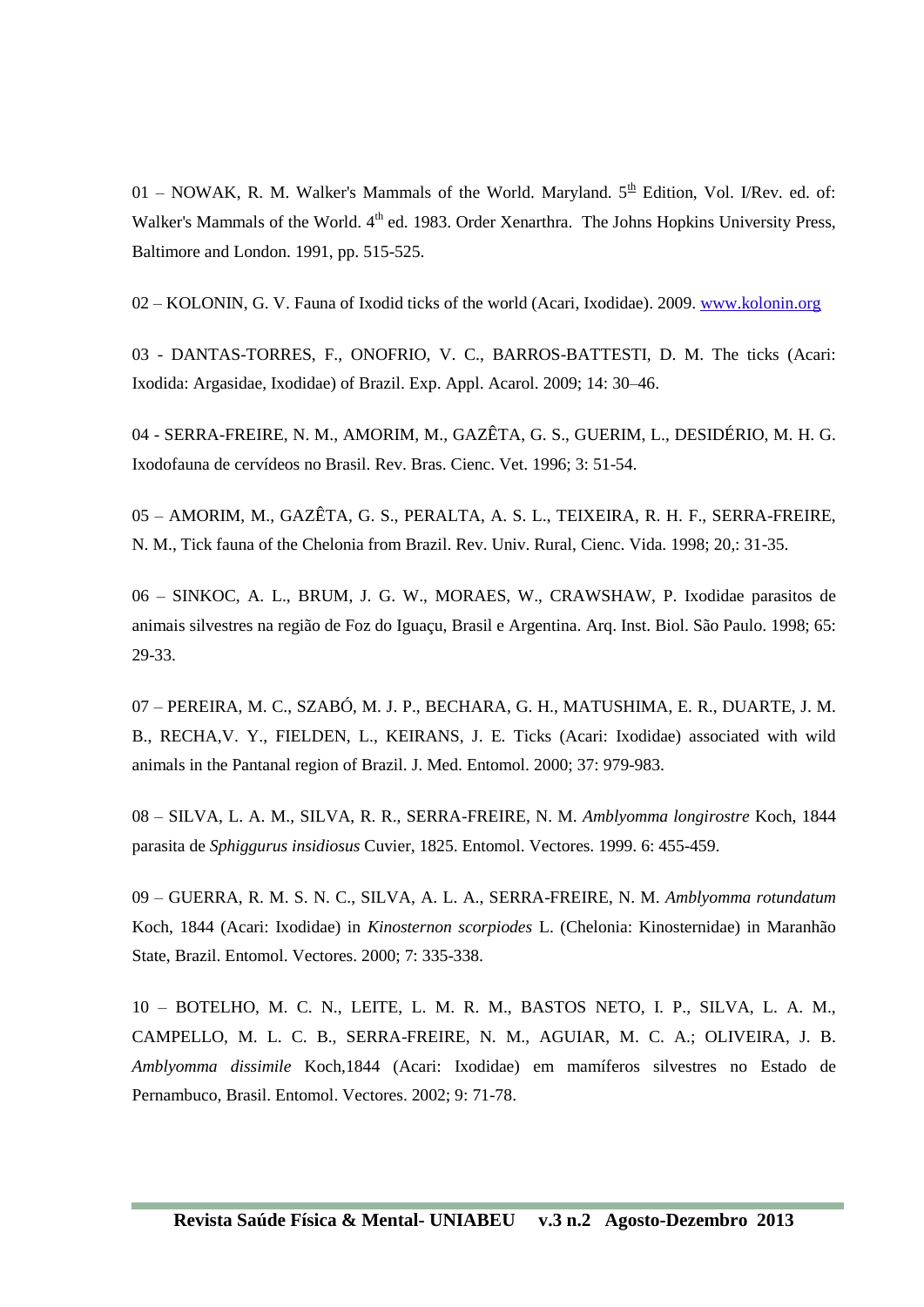11 – MULLINS, M. C., LAZZARINI, S. M., PICANÇO, M. C. L., SERRA-FREIRE, N. M. *Amblyomma parvum* a parasite of *Dasypus kappleri* in the State of Amazonas, Brasil. Rev. Cienc. Agrar. 2004; 42: 287-29.

12 - ROUQUAYROL, M. Z., ALMEIDA FILHO, N. Epidemiologia & Saúde. Capítulo 5, 6ª edição, Ed. MEDSI, Rio de Janeiro. 2003; 157-183p.

13 – ROBINSON, L. E. TICKS. A monograph of the Ixodoidea: Part IV - The genus *Amblyomma*. (The first part of volume II), University Press, Cambridge. 1926. 302pp.

14 – ARAGÃO, H. B. R.; FONSECA, F. Notas de Ixodologia VIII. Lista e chave para os representantes da fauna ixodológica brasileira. Memo. Inst. Oswaldo Cruz. 1961; 59: 115-151.

15 – JONES, E. K., CLIFFORD, C. M., KEIRANS, J. E., KOHLS, G. M. The ticks of Venezuela (Acarina: Ixodoidea) with a key to the species of *Amblyomma* in the Western hemisphere. Brigham Young University, Sci. Bull. Biol. Ser. 1972; 17, 1-40.

16 – KEIRANS, J. E., DURDEN, L. A. Illustrated key to nymphs of the tick gennus *Amblyomma*  (Acari: Ixodidae) found in the United State. J. Med. Entomol. 1998; 35: 489-495.

17 - AMORIM, M. SERRA-FREIRE, N. M. Chave dicotômica para identificação de larvas de algumas espécies do gênero *Amblyomma* Koch, 1844 (Acari: Ixodidae). Entomol. Vectores. 1999a; 6: 75-90.

18 - AMORIM, M. SERRA-FREIRE, N. M. *Amblyomma nodosum* Neumann, 1899: descrição morfológica do estádio de larva. Rev. Bras. Parasitol. Vet. 1994; 3: 131-142.

19 – FAMADAS, K. M., LANFREDI, R. M., SERRA-FREIRE, N. M. Redescription of the larvae of *Amblyomma cajennense* (Fabricius) (Acari: Ixodidae) using optical and scanning electron microscopy. Acarologia (Montpellier), França, 1997; 38: 101-109.

20 - SERRA-FREIRE, N. M., MELLO, R. P. Entomologia e Acarologia na Medicina Veterinária. L.F. Livros Ed., Rio de Janeiro, 2006; 199pp.

21 - BARROS—BATTESTI, D. M., ARZUA, M., BECHARA, G. H. Carrapatos de importância Médico-veterinária da região neotropical: um guia ilustrado para identificação de espécies.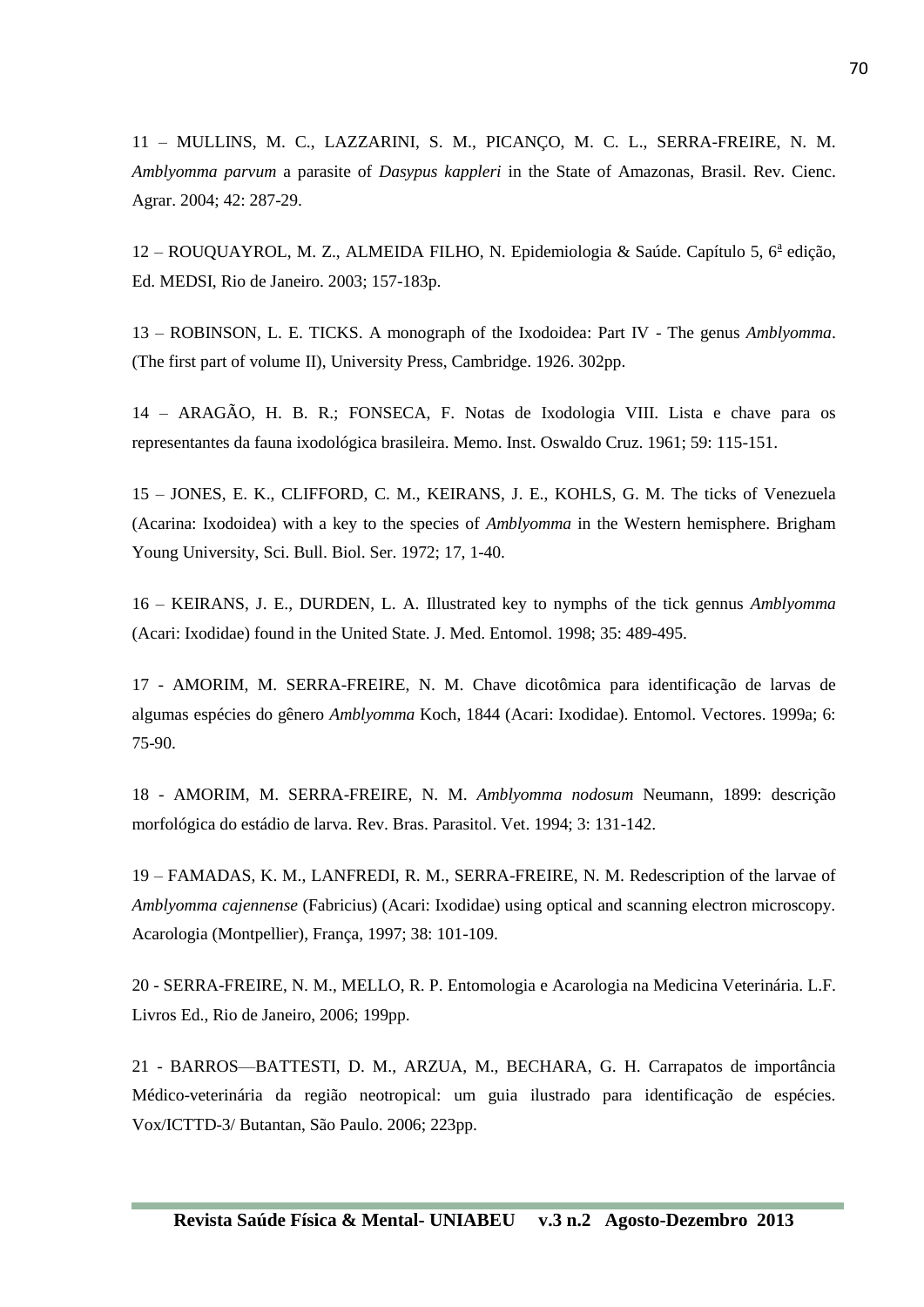22 - SERRA-FREIRE, N. M. Planejamento e Análise de Pesquisas Parasitológicas. Ed. UFF, Niterói, Rio de Janeiro. 2002; 199pp.

23 – ARAGÃO, H. B. R. Ixodidas brasileiros e de alguns paizes limitrophes. Mem. Inst. Oswaldo Cruz. 1936; 31: 759–843.

24 - SERRA-FREIRE, N. M., OLIVEIRA, V. L., PEIXOTO, B., TEIXEIRA, R. H. F. Ixodofauna de Tamanduá-mirim cativo no Zoológico do Rio de Janeiro. In: Congresso Brasileiro de Zoológicos, 16. An. Soc. Zool. Brasil, São Paulo. 1992a; p. 2, 61pp.

25 - SERRA-FREIRE, N. M., TEIXEIRA, R. H. F., OLIVEIRA, V. L. *Amblyomma nodosum* parasita de Tamanduá-mirim: alguns aspectos morfológicos e biológicos. In: Congresso Brasileiro de Zoológicos, 16. An. Soc. Zool. Brasil, São Paulo. 1992b; p. 3, 61pp.

26 – CASTRO, G. R., SERRA-FREIRE, N. M. Revisão da Ixodofauna. I. Tamanduás (*Tamandua* sp.). Entomol. Vectores. 1996; 3: 63- 81.

27 - TEIXEIRA, R. H. F. Análise da composição faunística de carrapatos em animais cativos no Zoológico de Sorocaba, São Paulo. Dissertação de Mestrado apresentada à Universidade Federal Rural do Rio de Janeiro. 2001; 62pp.

28 – SILVEIRA, S. G., GAZÊTA, G. S., AMORIM, M., TEIXEIRA, R. H. F., SERRA-FREIRE, N. M. Revisão da Ixodofauna parasita da família Myrmecophagidae. In: Congresso Brasileiro de Zoológicos, 27. An. Soc. Zool. Brasil, São Paulo. 2003; p. 10, 71pp.

29 – MARTINS, J. R., MERI, I. M., OLIVEIRA, C. M., GUGLIELMONE, A. Ocorrência de carrapatos em tamanduá-bandeira (*Myrmecophaga tridactyla*) e tamanduá-mirim (*Tamandua tetradactyla*) na região do Pantanal Sul Mato-Grossense, Brasil. Cienc. Rural. 2004; 34: 293–295.

30 – AMORIM, M., MIRANDA, F., KLUYBER, D., TEIXEIRA, R. H. F., GAZÊTA, G. S., SERRA-FREIRE, N. M. Registro de *Amblyomma dubitatum* e *Amblyomma naponense* em *Myrmecophaga tridactyla* (Tamanduá-bandeira) de vida livre na Reserva Particular do Patrimônio Natural do Serviço Social do Comércio – Pantanal Norte, Barão de Melgaço – Mato Grosso - Brasil. In: Congresso Brasileiro de Parasitologia, 20. An. XX Cong. Bras. Parasitol. 2007; p.1, 131pp.

31 - Brasil. Ministério do Meio Ambiente. Instrução Normativa n. 03 de 27 de maio de 2003. Atualiza a lista vermelha atualizada de espécies da fauna brasileira ameaçadas de extinção. Diário Oficial, Brasília, 27 maio 2003.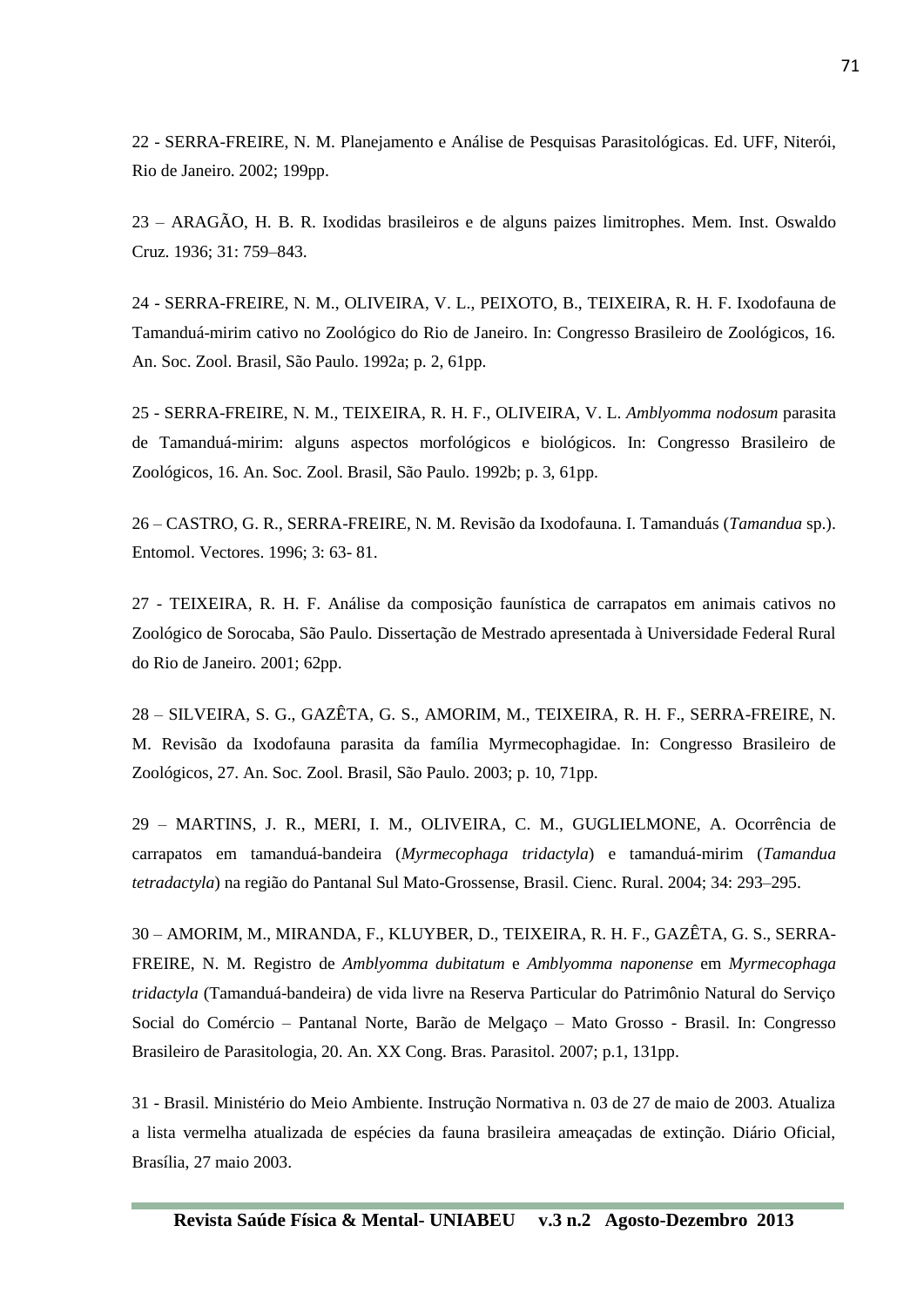32 – MAROUN, S. L. C., AMORIM, M., GAZÊTA, G. S., SERRA-FREIRE, N. M. Estudo morfológico de ninfas de *Anocentor nitens* (Neumann, 1897) (Acari: Ixodidae). Entomol. Vectores. 1999; 6: 543-554.

33 – AMORIM, M., GAZÊTA, G. S., CRISTALLI, R. S., SERRA-FREIRE, N. M. Biology of *Amblyomma rotundatum* Koch, 1844 (Acari: Ixodidae) under laboratory conditions: infestation dynamics of unengorged female in *Crotalus durissus* (L.). Rev. Univ. Rural, Cienc. Vida. 1996; 18: 35-39.

34 - AMORIM, M., SERRA-FREIRE, N. M. Descrição morfológica do estádio de larva de carrapato (Acari: Ixodidae). 6. *Amblyomma cooperi* Nuttal & Warburton, 1907. Entomol. Vectores. 1999b; 6: 126-155,

35 - AMORIM, M., SERRA-FREIRE, N. M. Descrição morfológica do estádio de larva de carrapato (Acari: Ixodidae) 8. *Amblyomma geayi* Neumann, 1899. Entomol. Vectores. 1999c; 6: 517-542.

36 – AMORIM, M., SERRA-FREIRE, N. M. Morphological description of tick larval stage (Acari: Ixodidae). *Amblyomma auricularium* (Conil, 1878). Entomol. Vectores. 2000; 7: 297-309.

37 – GUIMARÃES, J. H., TUCCI, E. C., BARROS-BATTTESTI, D. M. Ectoparasitos de Importância Veterinária, Plêiade, São Paulo, 2001; 213pp.

38 - SERRA-FREIRE, N. M., SENA, L. M. M., BORSOI, A. B. P. Parasitismo humano por carrapatos na Mata Atlântica, Rio de Janeiro, RJ, Brasil. EntomoBrasilis. 2011; 4: 67-72.

39 – MARQUES, S., BARROS-BATTESTI, D. M., FACCINI, J. L. H., ONOFRIO, V. C. Brazilian distribution of *Amblyomma varium* Koch, 1844 (Acari: Ixodidae), a common parasite of sloths (Mammalia: Xenarthra). Mem. Inst. Oswaldo Cruz. 2002; 97: 1141-1146.

40 - SIBAJA-MORALES, K. D., OLIVEIRA, J. B., ROCHA, A. E., GAMBOA, J. H., GAMBOA, J. P., MURILLO, F. A., DANDI, J., NUÑEZ, Y., BALDI, M. Gastrointestinal parasites and ectoparasites of *Bradypus variegatus* and *Choloepus hoffmanni* sloths in captivity from Costa Rica. J. zoo wildl. med. 2009; 40: 86-90.

41 – WOEHL, G. Infestação de *Amblyomma rotundatum* (Koch) (Acari: Ixodidae) em sapos *Bufo ictericus* (Spix) (Amphibia: Bufonidae): novo registro de hospedeiro. Rev. Bras. Zool. 2002; 19: 329- 333.